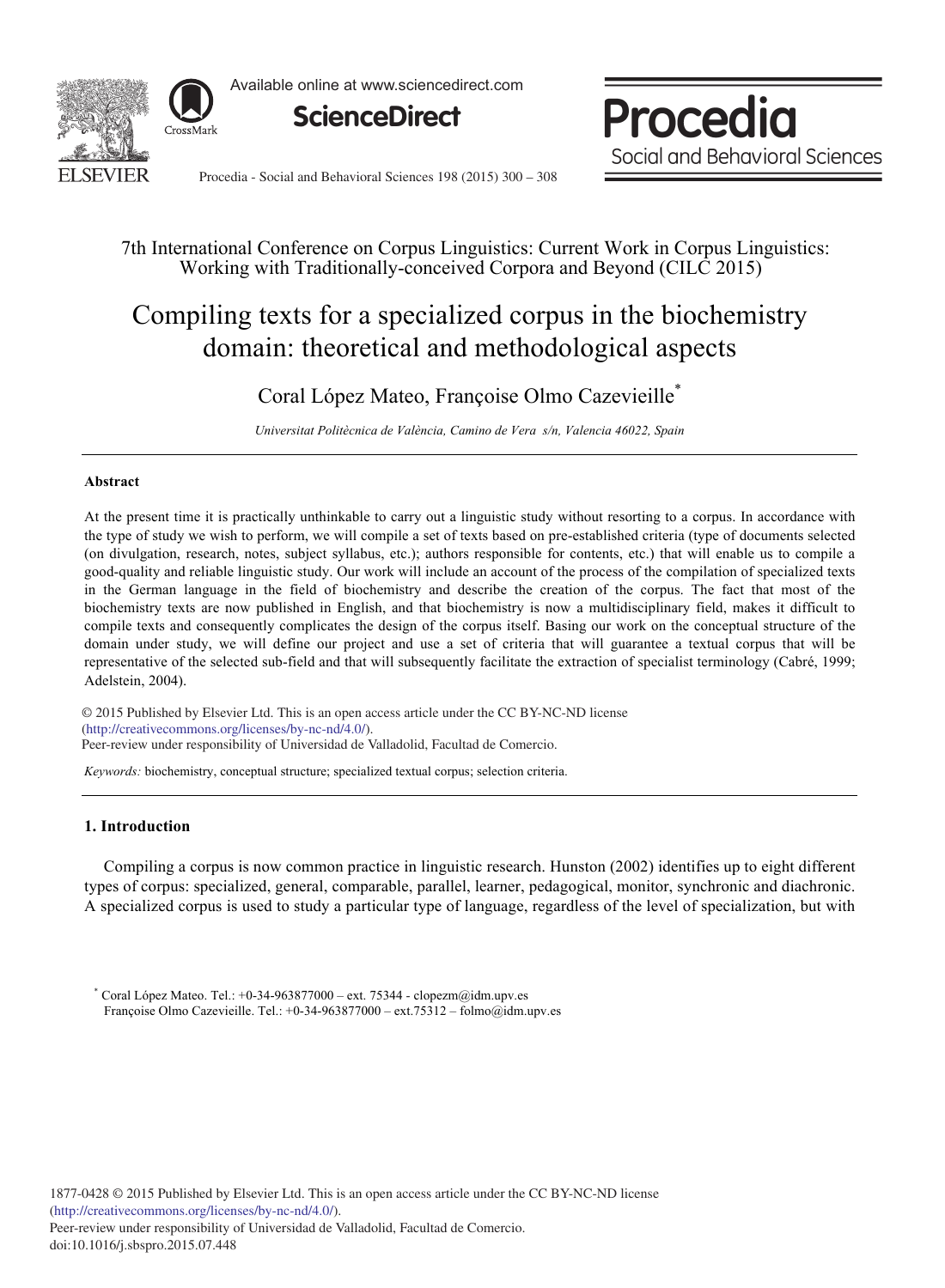a number of specific pre-established criteria as a guide to selecting the types of texts to be included in the corpus. The general aim of this work is to compile a representative specialized textual corpus in the field of biochemistry, i.e. one that includes the range of concepts commonly used in this area and that is valid for the extraction corpus from which the candidate terms will be taken.

This paper is divided into three very different basic parts. The first describes the structure of the field tree, which will provide us with the knowledge and indicate the boundaries of the study. Secondly, a description of the corpus will be given, and finally the method used to compile the texts of the corpus will be explained.

#### **2. Constructing the conceptual structure of the biochemistry domain**

In order to analyze the specialist language in a particular field, it is first essential to gather information relating to it. According to Cabré (1999) one can resort to monographic and general works on the subject, such as: manuals, monographs and articles, to specialists in the field and other documentary sources, such as encyclopaedias, hierarchical classifications and thesaurus.

This type of reference work provides assistance in drawing up the conceptual structure (field tree) of the subject and establishing the criteria to be used in the design of the corpus. In order to acquire information on the field of biochemistry, we mainly resorted to manuals and monographs, partly because hierarchical classifications and thesauri (UNESCO) usually offer quite a good general view of the discipline. After completing the field tree, it was given to a specialist in the subject to revise and validate.

Creating a conceptual structure of the discipline is essential because it forms the basis of the research and if the aim is to obtain reliable and representative results one must start from a solid and firm base. But, we must ask: what exactly is a conceptual structure or field tree*?* According to the German Institute for Standardization *(Deutsches Institut für Normung,* 1999), a conceptual structure is nothing other than a number of concepts related to each other or that have become interrelated and that represent a coherent set. Budín (1998) widens this definition by insisting not only on the relationships between its concepts but also on its ability to order knowledge. Sager (1993: 45) adds that "it is necessary to place a concept within the knowledge structure by which it is limited and defined, give it a denomination so that we can clearly refer to it and to define it as an act of clarification, confirmation or fixation of an element of knowledge". Felber & Picht (1984) compare the system of concepts (conceptual structure) with a building in which the concepts are the bricks and their interrelationships are the mortar. They also point out that for the building to take shape it must be designed in accordance with the following parameters: the objective, the field of knowledge with its specific methods and characteristics and the criteria used to systemize its concepts.

To sum up, we can say that a conceptual structure shows an ordered plan of a specific field of knowledge by means of the relationships between its concepts fixed in accordance with pre-established criteria and which allow the terminologist firstly to compare concepts and secondly to name and define them with the aim of clarifying, confirming or fixing them.

We agree with Aguilar (2001: 22) on the fact that the graphic representation of a field tree should provide a general view of the field and thus make it comprehensible by complying with the following basic principles:

- *Univocity:* The representation should clearly and unequivocally reflect the different relationships and the classification criteria.
- *Ease of understanding*: The requirements should be designed for a specific group of end users. A system designed for teaching purposes should be different from one for specialists. In all cases, the users' knowledge level should not be overestimated.
- *Transparency*: To make conceptual relationships understandable, it is advisable to break up complex conceptual systems into a number of simpler systems.
- *Possible expansion*: The system should be organized in such a way that modifications can be made to it without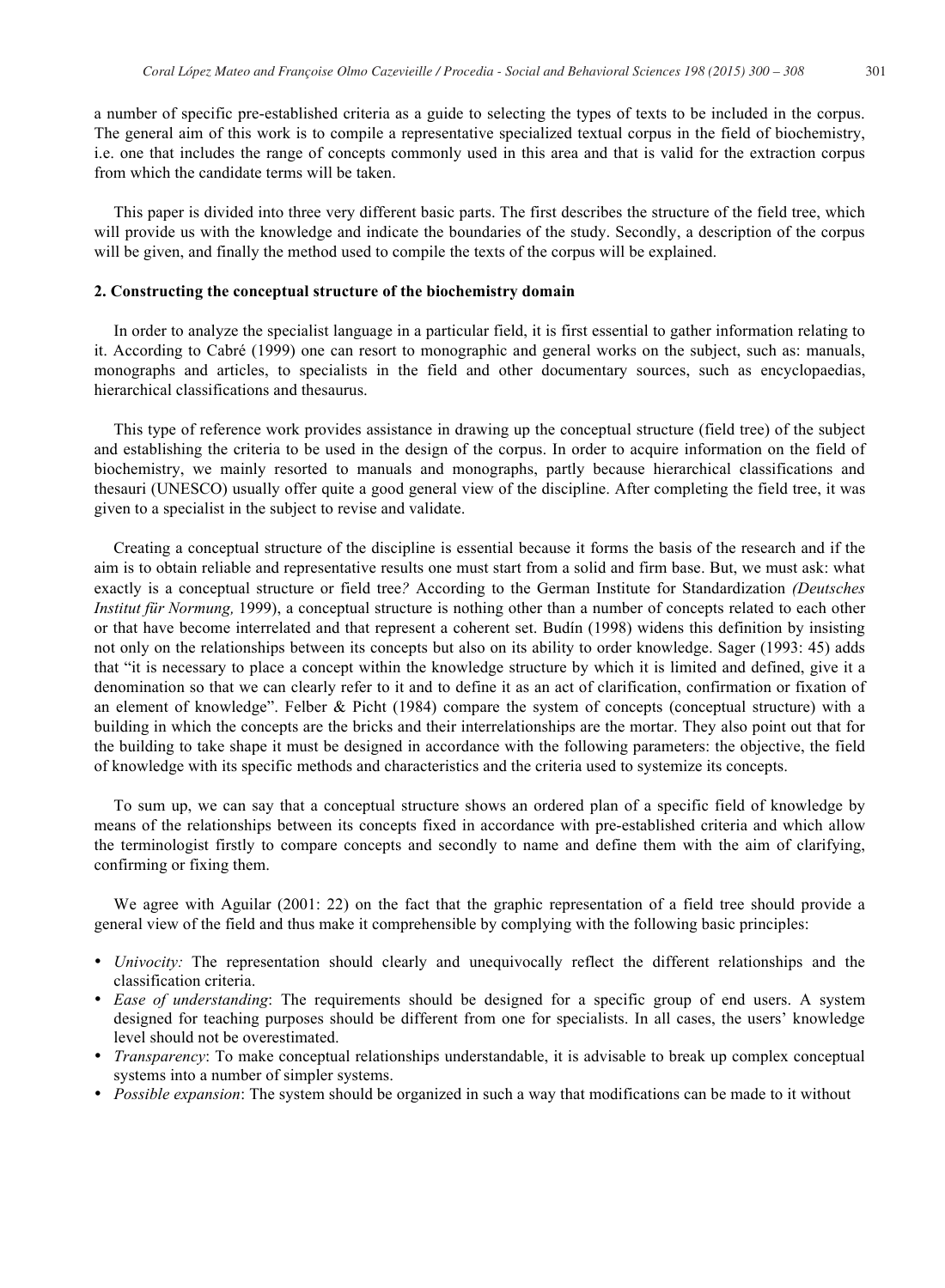## the need for complete re-structuring.

In order to obtain the structure of the biochemical field of knowledge, we based our efforts on the definition proposed by Mathews et al. (2006). According to these authors biochemistry is defined as a science that studies living beings at the molecular level by means of physical, chemical and biological methods and techniques. It is thus an interdisciplinary, experimental and investigative science that interacts with other disciplines such as organic chemistry, biophysics, medicine, nutrition, microbiology, cellular physiology, and genetics, among others. It is also a specific discipline with its own identity, distinguished by its emphasis on the structures and reactions of biomolecules, for its explanation of metabolic routes and their control, and by the principle that vital processes can be understood by means of chemical laws.

The representation of our field tree is in the form of a numerical list or classification. It is a polyhierarchical system divided into four sub-systems (see Table.1): molecular structures of living creatures (1), metabolic reactions (2), instrumental methods and techniques (3), and applications (4). These, in turn can be subdivided into another series of sub-fields as shown below.

| 1.       | Table 1. Conceptual structure of bioenemistry<br><b>Molecular structures of living beings</b> | 3.    | <b>Instrumental methods and techniques</b> |
|----------|-----------------------------------------------------------------------------------------------|-------|--------------------------------------------|
| 1.1.     | <b>Biomolecules</b>                                                                           | 3.1.  | Chromatography                             |
| 1.1.1.   | Inorganic                                                                                     | 3.2.  | Electrophoresis                            |
| 1.1.1.1. | Water                                                                                         | 3.3.  | Dialysis and ultrafiltration techniques    |
| 1.1.1.2. | Mineral salts                                                                                 | 3.4.  | Spectroscopy                               |
| 1.1.2.   | Organic                                                                                       | 3.5.  | Radioactive isotopes                       |
| 1.1.2.1. | Carbohydrates                                                                                 | 3.6.  | Autoradiography                            |
| 1.1.2.2. | Lipids                                                                                        | 3.7.  | Mass spectrometry                          |
| 1.1.2.3. | Protides (nitrogenous compounds)                                                              | 3.8.  | Electronic microscopy                      |
| 1.1.2.4. | Nucleic acids                                                                                 | 3.9.  | Radioimmunoassay                           |
| 1.2.     | The cell                                                                                      | 3.10. | X-ray crystallography                      |
| 1.2.1.   | Animal                                                                                        | 3.11. | Fluorometry                                |
| 1.2.2.   | Bacterial                                                                                     | 3.12. | Immunoprecipitation                        |
| 1.2.3.   | Vegetable                                                                                     | 4.    | <b>Applications</b>                        |
| 2.       | <b>Metabolic reaction</b>                                                                     | 4.1.  | Medicine and chemical therapies            |
| 2.1.     | Enzymes                                                                                       | 4.2.  | Immunology                                 |
| 2.1.1.   | Coenzymes                                                                                     | 4.3.  | Genetic engineering and cloning            |
| 2.2.     | Metabolism                                                                                    | 4.4.  | Nutrition                                  |
| 2.2.1.   | Metabolism of carbohydrates                                                                   | 4.5.  | Clinical chemistry                         |
| 2.2.2.   | Metabolism of lipids                                                                          | 4.6.  | Pharmacology                               |
| 2.2.3.   | Metabolism of protides                                                                        | 4.7.  | Toxicology                                 |
| 2.2.4.   | Metabolism of nucleic acids                                                                   | 4.8.  | Nanotechnology                             |
| 2.2.5.   | Photosynthesis                                                                                | 4.9.  | Ecology                                    |
|          |                                                                                               | 4.10. | Agriculture                                |

Table 1. Conceptual structure of biochemistry

Since we were dealing with a very wide field and had limited human resources, we had to set the volume of work to suit our capacity and therefore reduced the study domain. The decision to keep human biochemistry and rule out vegetable biochemistry was taken for two pragmatic reasons. The first was due to the large amount of existing research in this area, especially in medicine, therapeutic treatments, genetic engineering and cloning, which implies a correspondingly large number of publications and therefore of candidate texts for the corpus. The second was that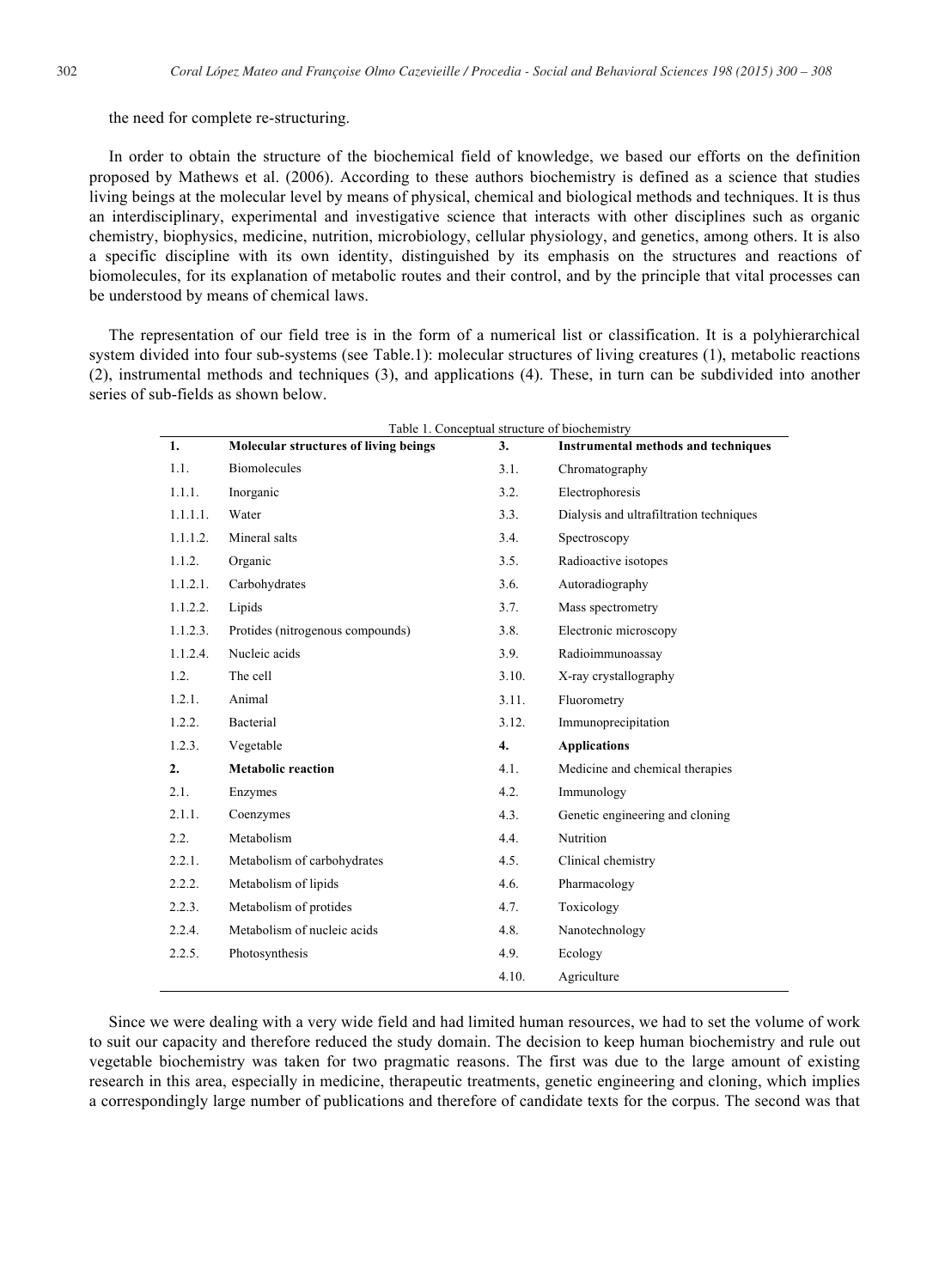we give lectures in Chemical Engineering and Biomedical Engineering at the School of Industrial Engineering of the Polytechnic University of Valencia. We therefore considered it to be more interesting and appropriate to focus on human biochemistry for the sake of the academic profile of our students. We therefore discarded (see Table. 1) vegetable cells (1.2) from the first partial system, photosynthesis (2.2.5) from the second; the third was left intact, and excluded ecological applications (4.9) and agriculture (4.10) from the fourth.

In the following section we describe the design of our corpus and the criteria used to select the texts for inclusion in it.

#### **3. Design of the specialized human biochemistry textual corpus**

#### *3.1. Representativeness and balance*

First, we will review the meaning of "corpus" and then the criteria to be used in its design to make it representative and thus able to provide good-quality and reliable results to researchers. Santalla del Río (2005: 45- 46) defines a corpus as follows: "A corpus is a set of texts in natural and unrestricted language stored in a homogeneous digital format, selected and ordered by explicit criteria, to be used as a model of a given state or language level in studies or applications more or less related to linguistic analysis."

By *natural and unrestricted language*, this author understands that the texts should be original and their communicational situation should be contextualized; by *homogeneous digital format* we understand all the texts should be in the same format so that all can be finally used as a single text; and *selected and ordered by explicit criteria* we understand to mean that it should not be a mere collection of texts picked at random from any source, but rather a set of texts compiled in accordance with specific criteria determined by the purpose for which it was created, generally linguistic.

One of the essential aspects to be borne in mind in making a corpus is its representativeness. According to McEnery et al (2006) and other authors this is one of the features that distinguish a corpus from an archive, i.e. a set of unrelated texts. A corpus should use natural language, or a variety of natural language. It is of course impossible to include all types and varieties of language, so that only samples of the language or of its variety can be collected, and for these samples to be representative it is essential to fix very clear and precise text selection criteria based on the objective of the study to be carried out. This aspect is of the greatest importance if we are to obtain good and reliable results in our research. Another aspect related to representativeness is the balance among the samples, which in most cases is understood to mean the inclusion of all types of text in the language or variety in question. However, there are many different opinions on how to achieve a balance in selecting texts; Lemnitz & Zinsmeister (2006) point out that for this purpose it must be based on both external and internal criteria; the former should refer to the texts to be included in the corpus and the latter to the inclusion of a wide range of linguistic phenomenon. Atkins & Clear (1992: 6) define a *balanced corpus* as "a corpus so finely tuned that it offers a manageably small scale model of the linguistic material which the corpus builders wish to study". And add that achieving such a balance depends largely on intuition, and that only after the process has been completed can it be seen whether or not a balance has been achieved by the feedback from users. Hunston (2002) emphasizes that it is no easy task to create a balanced corpus, either because the texts included are all of different lengths or because it is impossible to include all the existing texts in equal proportions in a given language or in a variety of that language. In the former case, Hunston recommends including all the texts, however long they may be, and in the latter a corpus should be representative and balanced according to the purpose for which it was made.

After reviewing the opinions of different authors on representativeness and balance, we can state that a corpus should be representative according to the objective for which it was compiled and to its design, based of course on external and/or internal text selection criteria.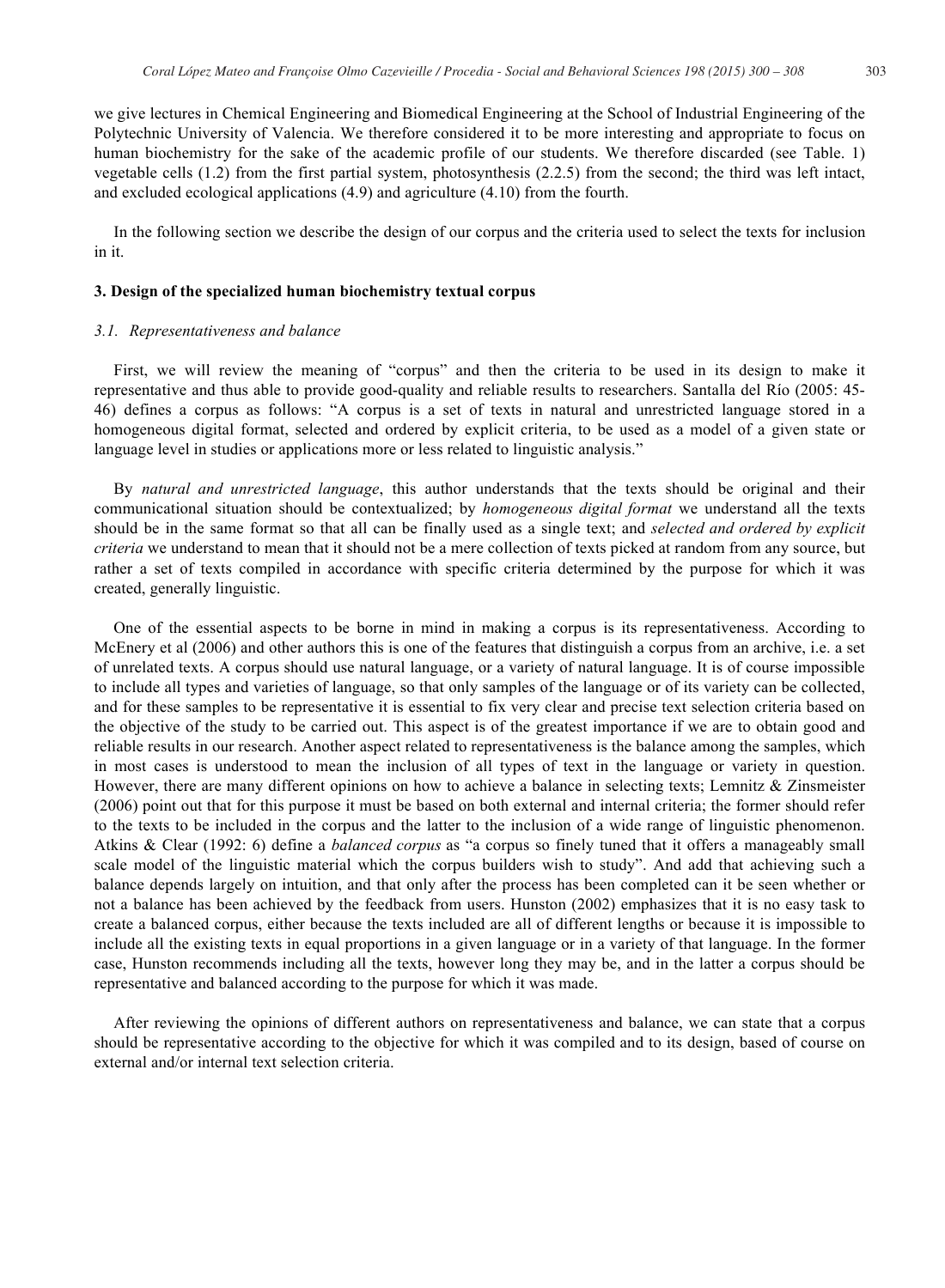## *3.2. Text selection criteria*

Ours is a specialized corpus in the field of human biochemistry and will include primary texts, i.e. written by and for specialists. According to Sinclair (1996) there are two types of general criteria: external and internal. The former refer to the social and cultural context and consider aspects such as date of publication and the origin, aim and form of publication. The latter criteria refer to purely linguistic aspects, such as word distribution and grammatical and lexical issues, etc. McEnery et al. (2006) and other authors recommend corpus compilers not to use these criteria because they condition the result of the analyses and the corpus would thus be biased by its own design. However, as the present tendency is to use both types of criteria we decided to follow this path.

Other specific criteria that should be taken into account include, for example, *quantity*, which was and still is a highly debated subject in which no clear conclusions have been reached. It has often been associated with *representativeness*. Sinclair's (1996) original opinion was that the larger the corpus the better, although five years later he rectified and stated that size really had nothing to do with the quality of a corpus. On the other hand, Hunston (2002) maintains that over-large corpora can be difficult to handle and smaller ones can be more efficient to work with. Meyer & Mackintosh (1996) argue that a specialized corpus can be much smaller than a generalpurpose work, which must include samples of all the language. For Pearson (1998) length is not important if the previously established criteria are followed, but McEnery et al. (2006) point out that in the lexicology the number of texts or words is important and the corpus should be large, but in its terminography; the most interesting thing is that the corpus should offer an extensive terminological density, rather than a great number of texts or words. It is recommended to compile complete texts to avoid leaving out conceptual information of interest to the terminographer.

*Quality* is another important criterion to be considered when designing a corpus. Texts should be either up-todate or of recent publication in order to be representative of the current state of knowledge in the field under study. It is preferable to use reliable texts from a recognized authority. Pearson (1998) recommends using already published texts since this implies that they have undergone a previous review and are therefore more likely to be reliable. The *language* should also be taken into consideration: Is it a monolingual or multilingual corpus? In the latter case: Do we want to design a comparable parallel corpus? How many languages do we wish to study? Texts should preferably be in the original version, i.e. translations will not be included so as to ensure they reflect the original terminology used in the specialized field. In addition, we should specifically establish the *level of the language*, which will depend on the authors (social group, age, etc), the subjects dealt with and the form (writtenspoken, colloquial, learned, or specialist language).

When compiling the text extraction sources we searched for chemistry, biochemistry and molecular biology journals published in German for texts appropriate for our purpose and opted to use only the *Angewandte Chemie*  journal as it contains only primary texts in that language. Other journals were also considered and rejected for not being specialized enough to meet our requirements as regards language level and communicational situation. The *Angewandte Chemie* belongs to the *Gesellschaft Deutscher Chemiker (GDCh)* and is published by Wiley-VCH publishers. It is a highly reputed journal that uses peer review and publishes original research dealing in the whole chemistry field. Its impact factor in 2013 was 11,336 (according to Journal Citation Reports, July 2014) and was  $11<sup>th</sup>$ out of 178 journals in its class. It is published weekly (52 issues per year) in two editions: the German (*Angewandte Chemie)* and an international edition in English (*Angewandte Chemie International Edition).* Both editions have identical contents and are published on paper and online. However, it should be pointed out that most of the articles in the German edition are in English and it also contains articles translated into German, which were ruled out of the present research.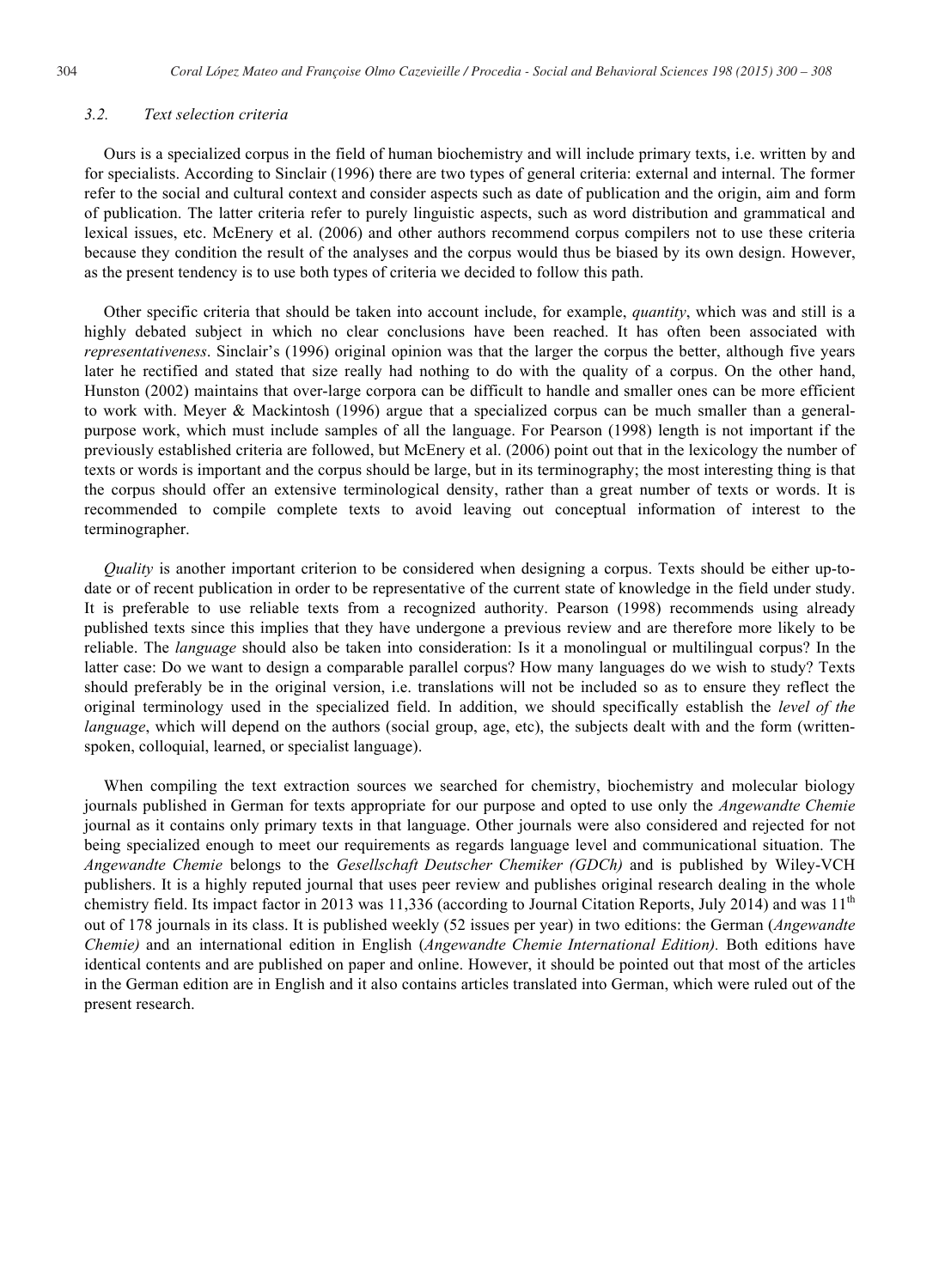| Table. 2. Our text selection criteria |                                                                               |  |  |  |
|---------------------------------------|-------------------------------------------------------------------------------|--|--|--|
| OUR TEXT SELECTION CRITERIA           |                                                                               |  |  |  |
| Size                                  | Complete texts of various lengths by different specialists:                   |  |  |  |
|                                       | - Short reports (Zuschriften) from 3 to 7 pages (the most frequent case)      |  |  |  |
|                                       | - Articles (Aufsätze und Kurzaufsätze) from 15 to 30 pages (less frequent)    |  |  |  |
|                                       | - Novelties (Highlights) from 3 to 4 pages (less frequent)                    |  |  |  |
|                                       | - Approximately 600 texts in total (450 papers, 84 articles and 73 novelties) |  |  |  |
| Time period                           | From 2010 to 2014 (inclusive)                                                 |  |  |  |
|                                       | Weekly journal; 52 issues per year                                            |  |  |  |
| Language                              | Monolingual: original texts in German; no translations                        |  |  |  |
| Language level                        | Authors: by specialists for specialists and students                          |  |  |  |
|                                       | - Highly specialized texts                                                    |  |  |  |
|                                       | - Written and published corpus (reviewed by peers)                            |  |  |  |
| Subjects                              | Research in human biochemistry                                                |  |  |  |
| Form                                  | Formal                                                                        |  |  |  |

#### *3.3. Limits to selecting texts*

The compiled corpus is finite but open to expansion and modifications. We felt obliged to limit our selection for the following reasons: firstly, as mentioned above, due to the wide choice of available material we had to reduce this to a manageable size. Secondly, we met with problems in selecting specific texts in human biochemistry. The source journal includes articles on the whole range of chemistry topics, not only biochemistry. As the latter is a multidisciplinary field, it is sometimes difficult to draw the line between biochemistry and associated fields, especially between biochemistry and organic chemistry. We finally opted to include the most representative chemical elements in biochemistry and excluded minority and less representative fields. Thirdly, we were also limited by the availability of texts in German, as most are now published in English. Finally, our criteria as regards communication and language level limited us to a single text extraction source which also included papers translated into German.

#### **4. Compiling texts: method and examples**

Besides the external criteria described above, we also included a single internal criterion, which was the *lexical*. We found the identification criterion of the specialized lexical units (SLU) by L'Homme (2004) very useful and applied it when selecting our texts. This author identifies SLUs in a field by studying the terms that surround it, and if these are from the field under study the SLU must also belong to it. Thus, if an SLU in a title or abstract or key words can be combined with others belonging to the human biochemistry domain, this indicates that the text belongs to this domain and can thus be considered as a candidate text. If there were doubts about this, then we read the entire text and consulted a specialist in the field to decide whether or not to include it in the corpus.

Below we give an example of our procedure in applying the SLU identification criteria and point out some of the difficulties involved.

In the example text selected (see Fig.1) no problems were found in identifying SLUs. In both the title and the key words there are explicit terms from the biochemistry field plus other concepts from the proposed field tree. The first system, *molecular structures of the living being*, includes *Proteinen*, and the second, *chemical reactions*, *Protein-DNA-Wechselwirkungen*, *Transkriptionsfaktoren* and the third, *instrumental methods and techniques*, includes *Laserspektroskopie*.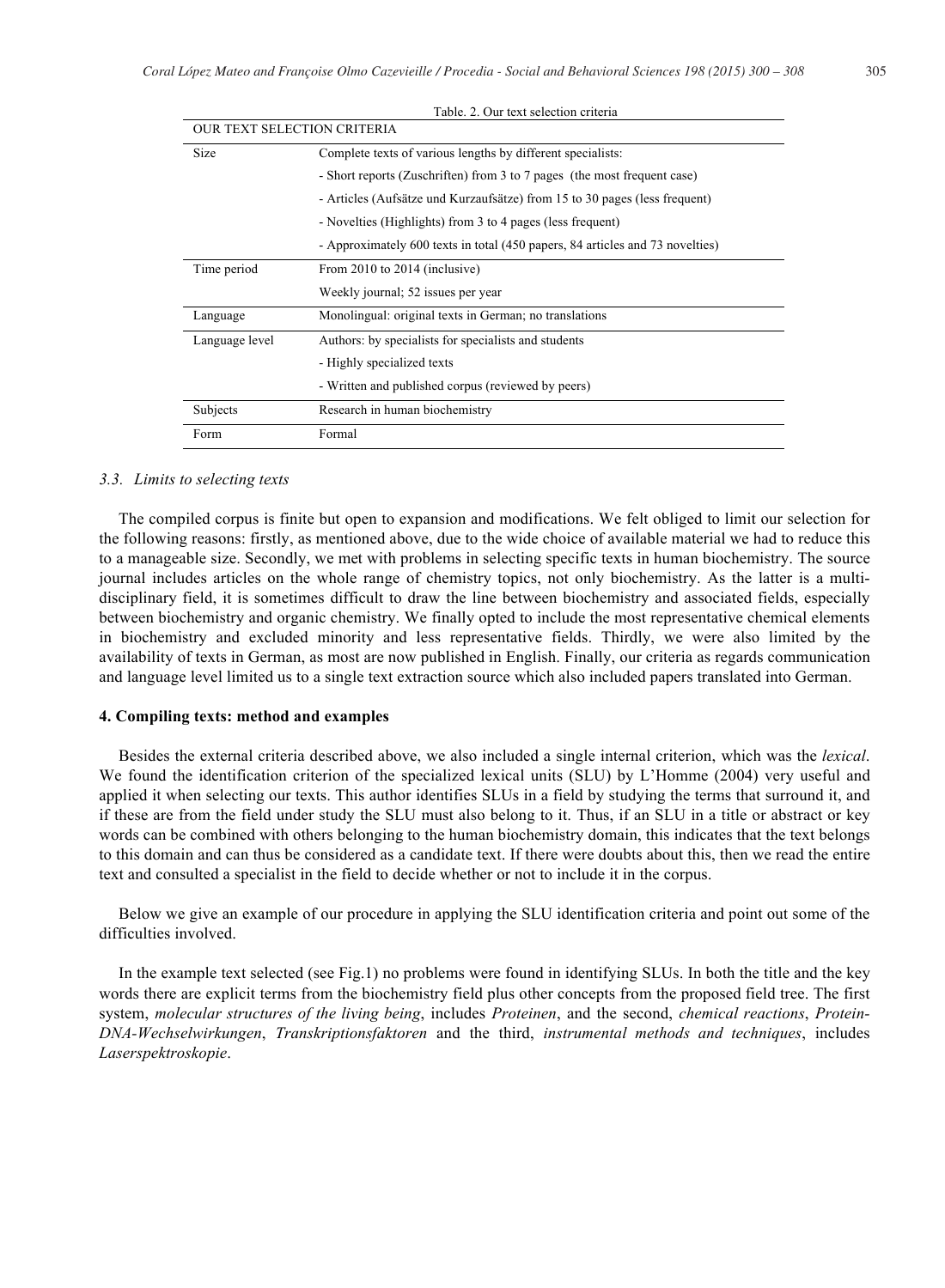| <b>Synthetische Biologie</b>                                                                                                                     | DOI: 10.1002/ange.200904597                                                                                                                                                                                                                             |  |  |  |
|--------------------------------------------------------------------------------------------------------------------------------------------------|---------------------------------------------------------------------------------------------------------------------------------------------------------------------------------------------------------------------------------------------------------|--|--|--|
| Einzelmolekül-DNA-Biosensoren zur Detektion von Proteinen und<br>Liganden**                                                                      |                                                                                                                                                                                                                                                         |  |  |  |
| Konstantinos Lymperopoulos, Robert Crawford, Joseph P. Torella, Mike Heilemann,<br>Ling Chin Hwang, Seamus J. Holden und Achillefs N. Kapanidis* |                                                                                                                                                                                                                                                         |  |  |  |
| Stichwörter: Biosensoren · Einzelmoleküluntersuchungen ·<br>Laserspektroskopie · Protein-DNA-Wechselwirkungen ·<br>Transkriptionsfaktoren        | Royer, J. Gorski, J. Biol. Chem. 1997, 272, 30405.<br>[23] L. Ma, J. Wagner, J. J. Rice, W. Hu, A. J. Levine, G. A. Stolo-<br>vitzky, Proc. Natl. Acad. Sci. USA 2005, 102, 14266.<br>[24] J. Elf. G. W. Li, X. S. Xie, <i>Science</i> 2007, 316, 1191. |  |  |  |

Fig. 1: Example of lack of problems in identifying an SLU.

©Wiley-VCH Verlag GmbH & Co. KGaA, WeinheimAngew. Chem. 2010, 122, 1338 –1342 (8-02-2010)

In the case of terpenes we had to carefully read the paper to determine whether they were produced by animals, micro-organisms or vegetables. Most belonged to the vegetable world.



Fig. 2: Example of the need for careful reading of the text to identify SLUs: terpenes of vegetable origin.

© 2013 Wiley-VCH Verlag GmbH & Co. KGaA, WeinheimAngew. Chem. 2013, 125, 5500 –5502 (10-05-2013)

| Terpen-Biosynthese                                        | DOI: 10.1002/ange.201209103 |  |  |  |
|-----------------------------------------------------------|-----------------------------|--|--|--|
| Schnelle chemische Charakterisierung bakterieller Terpen- |                             |  |  |  |
| Synthasen <sup>**</sup>                                   |                             |  |  |  |
| Patrick Rabe und Jeroen S. Dickschat*                     |                             |  |  |  |

Fig.3 Example of the need for careful reading of the text to identify SLUs: terpenes of bacterial origin.

© 2013 Wiley-VCH Verlag GmbH & Co. KGaA, WeinheimAngew. Chem. 2013, 125, 1855 –1857 (04-02-2013)

In the example in Figure 2, the text was rejected because the terpenes cited were of vegetable origin and were thus outside our field tree. The example test in Figure 3 was selected since the terpenes cited were from bacteria.

Although alkanes, alkenes and alkynes are naturally present in a variety of forms they are not biologically classified as essential materials. As explained above we limited the research field to predominant and basic biochemical molecules, so that any texts containing the terms or SLUs *alkanes, alkenes and alkynes* were discarded.

1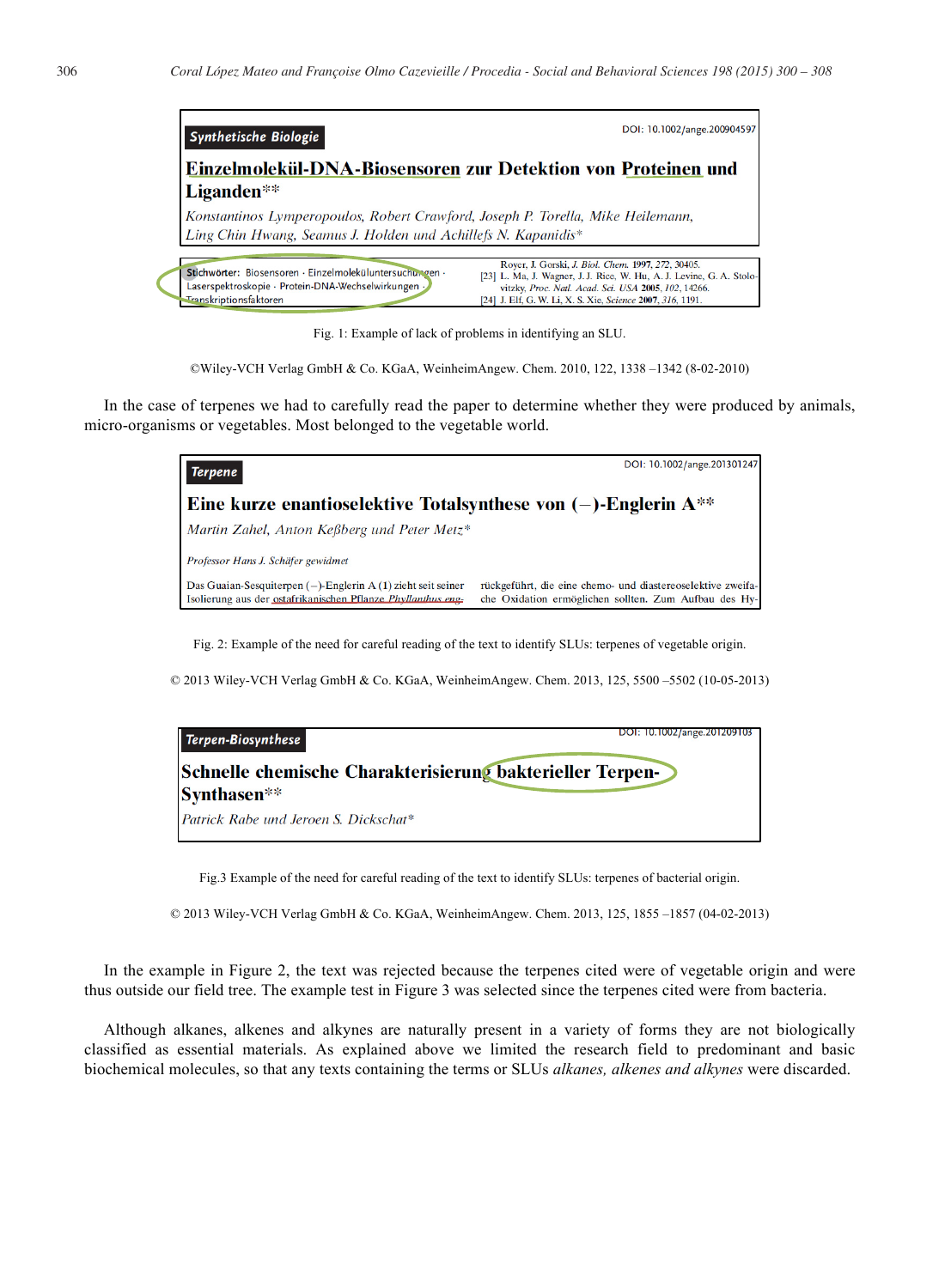| Hauptgruppenchemie                                                 | DOI: 10.1002/ange.201301153 |  |  |  |
|--------------------------------------------------------------------|-----------------------------|--|--|--|
| Phosphastanniran: Ein Phosphor/Zinn(II)-Lewis-Paar, das Alkine und |                             |  |  |  |
| Alkene addiert**                                                   |                             |  |  |  |
| Sarah Freitag, Jens Henning, Hartmut Schubert und Lars Wesemann*   |                             |  |  |  |

Fig. 4: Example of the difficulty of defining SLUs: alkanes, alkenes, alkynes.

© 2013 Wiley-VCH Verlag GmbH & Co. KGaA, WeinheimAngew. Chem. 2013, 125, 5750 –5754 (17-05-2013)

In the next case (see Fig.5) the difficulty lay not in identifying SLUs but in the uncertainty of whether or not the paper had been translated. Although translations normally cite the name of the translator, we were surprised by the fact that the Highlights (novelties) were usually published in German even though some of the authors did not have German surnames nor did they belong to a German, Austrian or Swiss university. In these cases we did not include the texts in the corpus.



Fig. 5: Example of the difficulty of selection: possible translated text.

© 2014 Wiley-VCH Verlag GmbH & Co. KGaA, WeinheimAngew. Chem. 2014, 126, 3381 – 3383 (24-03-2014)

#### **5. Conclusions**

This paper describes the creation of a conceptual structure in biochemistry in which the fields and sub-fields under study were limited to human biochemistry. We also designed a textual corpus based on the objective of our research and on specific external and internal criteria to select texts that were representative of and faithfully reflected the specialized language used in the field of human biochemistry. To compile the texts we adapted the SLU identification criteria proposed by L'Homme for selecting texts. During the specialized text selection phase the difficulties encountered included: the shortage of texts written in the German language, which we got over by using a relatively long publication period of five years. Another problem was making a divide between human biochemistry and organic chemistry, which we solved by identifying SLUs and consulting experts in cases of doubt.

Finally, we would like to emphasize that due to the low availability of highly specialized texts, which is now becoming more frequent in specialist fields in German and languages other than English, there is an obvious need for terminological studies to collect, disseminate and share the terminology used in these languages, which are the basis of scientific language.

#### **References**

Aguilar, L. (2001). *Lexicología y terminología aplicadas a la traducción*: *Curso práctico de introducción*. Barcelona: Universitat Autònoma de Barcelona.

Atkins, S., Clear, J., & Ostler, N. (1992). Corpus design criteria. *Literary and linguistic computing*, *7*(1), 1-16.

Baxmann-Krafft, E. & Herzog, G. (1999). *Normen für Übersetzer und technische Autoren*. Berlin; Wien; Zürich: Beuth Verlag.

Budin, G. (1998). *Theorie und Praxis der übersetzungsbezogenen Terminologiearbeit*. WUV-Univ.-Verlag.

Adelstein, A. (2004). *Unidad léxica y valor especializado: estado de la cuestión y observaciones sobre su representación*. Institut Universitari de Lingüística Aplicada/Universitat Pompeu Fabra.